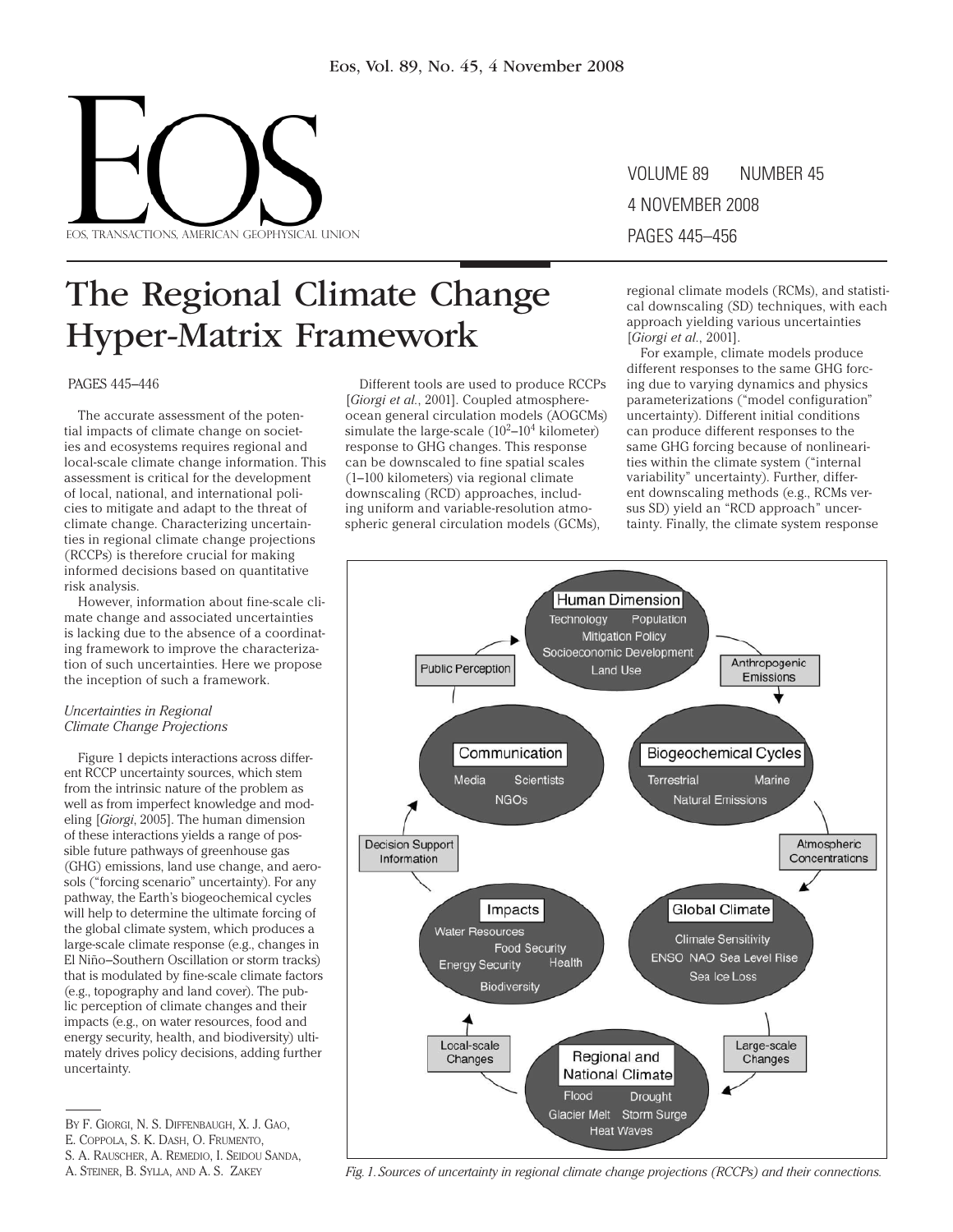is highly geographically dependent, which adds a further level of regional uncertainty ("geographic uncertainty").

Previous work suggests that the forcing scenario and AOGCM configuration uncertainties dominate at the large scale [*Giorgi et al.*, 2001], while RCD configuration and approach uncertainties are more important at finer scales. The contribution of internal variability uncertainty remains relatively minor (Figure 2). It has long been recognized that the full characterization of regional climate change uncertainty requires large ensembles

of experiments comprising multiple forcing scenarios, model configurations, initial conditions, and RCD approaches. To date, however, such fine-scale ensembles have been completed only for Europe [*Christensen et al.*, 2007]. Coordination is lacking for other regions, and existing projects [e.g., *Takle et al.*, 2007] have not provided a general framework for assessing RCCP uncertainties over multiple regions.

To help rectify this long-known problem, we propose the Regional Climate Change (RCC) Hyper-Matrix framework for



*Fig. 2. Relative contribution of different sources to the uncertainty in the simulation of climate change over Europe as inferred from the Prediction of Regional Scenarios and Uncertainties for Defining European Climate Change Risks and Effects (PRUDENCE) ensemble of models. Black indicates use of different regional climate models (nine models). Dark gray indicates internal variability of general circulation models. Medium gray indicates use of different general circulation models (four models). Light gray indicates use of different scenarios (two scenarios covering about half of the Intergovernmental Panel on Climate Change scenario range). T is temperature; P* is precipitation; DJF is winter; JJA is summer. Adapted from Déqué et al. [2005].



*Fig. 3. Diagram of the proposed Regional Climate Change Hyper-Matrix framework. GCM is general circulation model and RCD is regional climate model.*

systematically exploring multidimensional uncertainty in RCCPs (Figure 3). Dimensions are associated with geographic regions, forcing scenarios, and AOGCM and RCM configurations and initial conditions. A large multidimensional matrix—or "hyper-matrix"—of experiments is necessary to cover this uncertainty. While this matrix may be unfeasible given current knowledge and computing power, it is nonetheless useful to initiate a framework that can be incrementally populated.

## *First Phase of the Regional Climate Change Hyper-Matrix Framework*

Our initial hyper-matrix framework is built on the Abdus Salam International Centre for Theoretical Physics (ICTP)–based regional climate network of scientists (RegCNET) [*Giorgi et al.*, 2006], the ICTP Regional Climate Model version 3 (RegCM3) [*Pal et al.*, 2007], and the AOGCM ensemble of the third phase of the Coupled Model Intercomparison Project (CMIP3) [*Meehl et al.*, 2007]. In the first phase of our project, we will investigate two of the largest sources of uncertainty. We will explore the geographic uncertainty dimension, with six continental-scale model domains (North and Central America, South America, Europe, Africa, Central Asia, and South and East Asia) at 25-kilometer grid spacing (a state-of-the-art resolution for long-term RCM experiments). We will then explore the AOGCM configuration dimension by sampling simulations with different AOGCMs from at least five models in the CMIP3 A1B scenario ensemble for RegCM3 boundary conditions.

In this first phase, we will focus initially on the near past (as a reference period and for model evaluation) and the near future (1980–2040), for which the scenario uncertainty is less relevant, and on the late 21st century/early 22nd century (2071–2100), for which the signal is larger [*Christensen et al*., 2007]. The experiments and analyses will be conducted by RegCNET participants across the globe, thereby drawing on local knowledge and expertise. Targeted sensitivity experiments will explore other sources of forcing uncertainty, such as land use change and aerosols.

#### *Expanding the Regional Climate Change Hyper-Matrix Framework*

In this initial phase, our RegCNET-based effort necessarily covers a limited subspace (geographic and AOGCM configuration uncertainties) of the full RCC Hyper-Matrix. Figure 2 provides guidance for dimensions to explore in later phases. The scenario uncertainty is very important, and we plan to investigate it by sampling different scenario experiments from the CMIP3 data set and/ or from new simulations generated for the Intergovernmental Panel on Climate Change Fifth Assessment Report (IPCC AR5). The RCD model configuration and approach